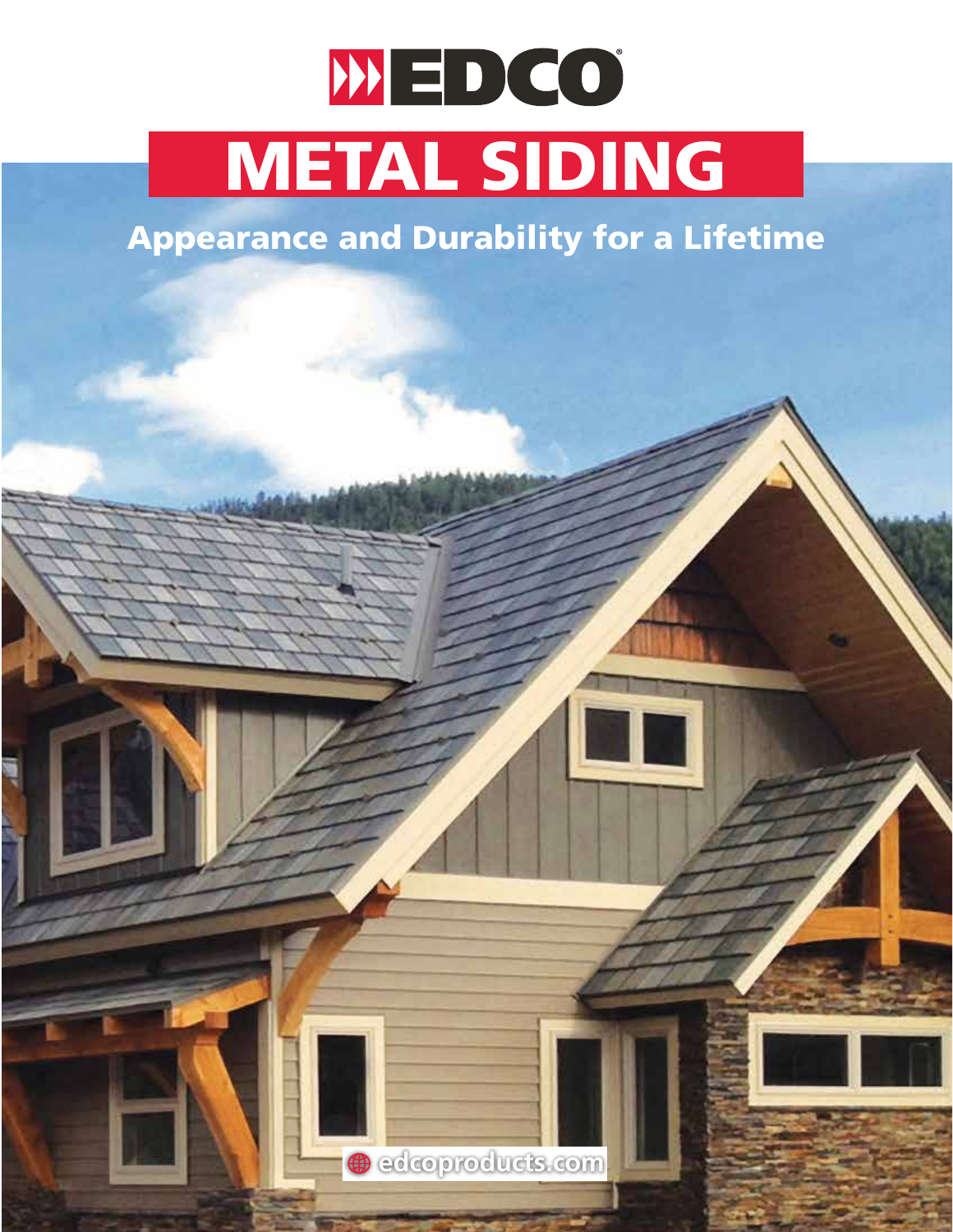**V12" Board & Batten Siding in Sandtone**

**S6" Traditional Lap Siding in T-Tone**

**ArrowLine Shake Sidewall in Sandtone**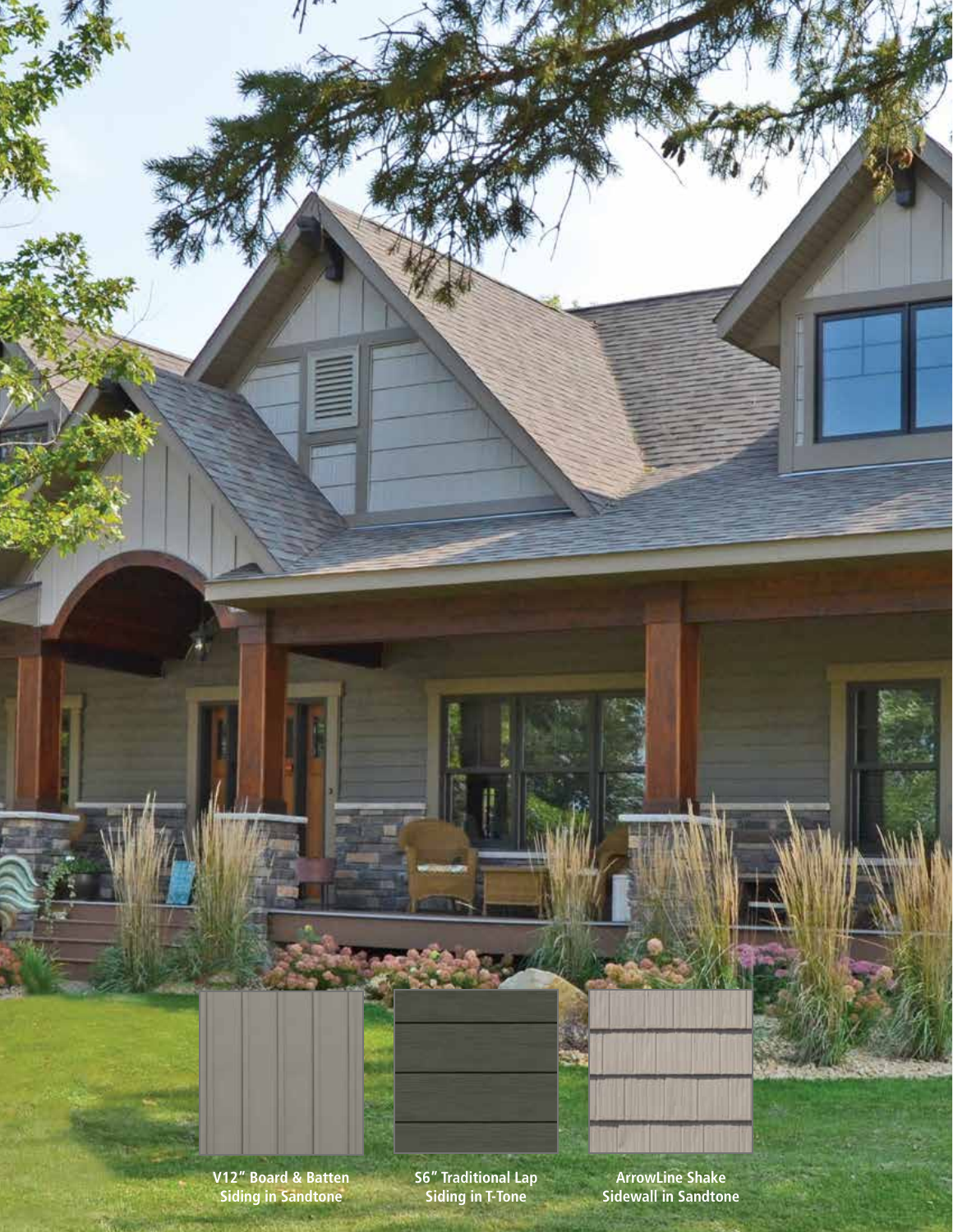

#### Transform your home with the elegance and strength found in EDCO Metal Siding

When selecting siding for an upcoming project, it is important to choose a product that offers unprecedented value to achieve both the appearance and the quality your home and/or business deserves.

EDCO Metal Siding, with a natural wood-grain appearance, is the most durable material available. It can withstand the most extreme weather conditions - hail, wind, snow and ice, while maintaining its original look for years to come without lifting a paint brush. The benefits of installing metal siding will give any home or business owner peace of mind. Some of the benefits include:

- Proprietary finish that will not chip, crack or peel, but can also reduce energy costs
- Unmatched lifetime non-prorated warranty that includes material and labor
- 35-year fade protection
- Metal siding is moisture resistant ensuring it will not swell, decompose or develop mold over time
- Our siding is 100% recyclable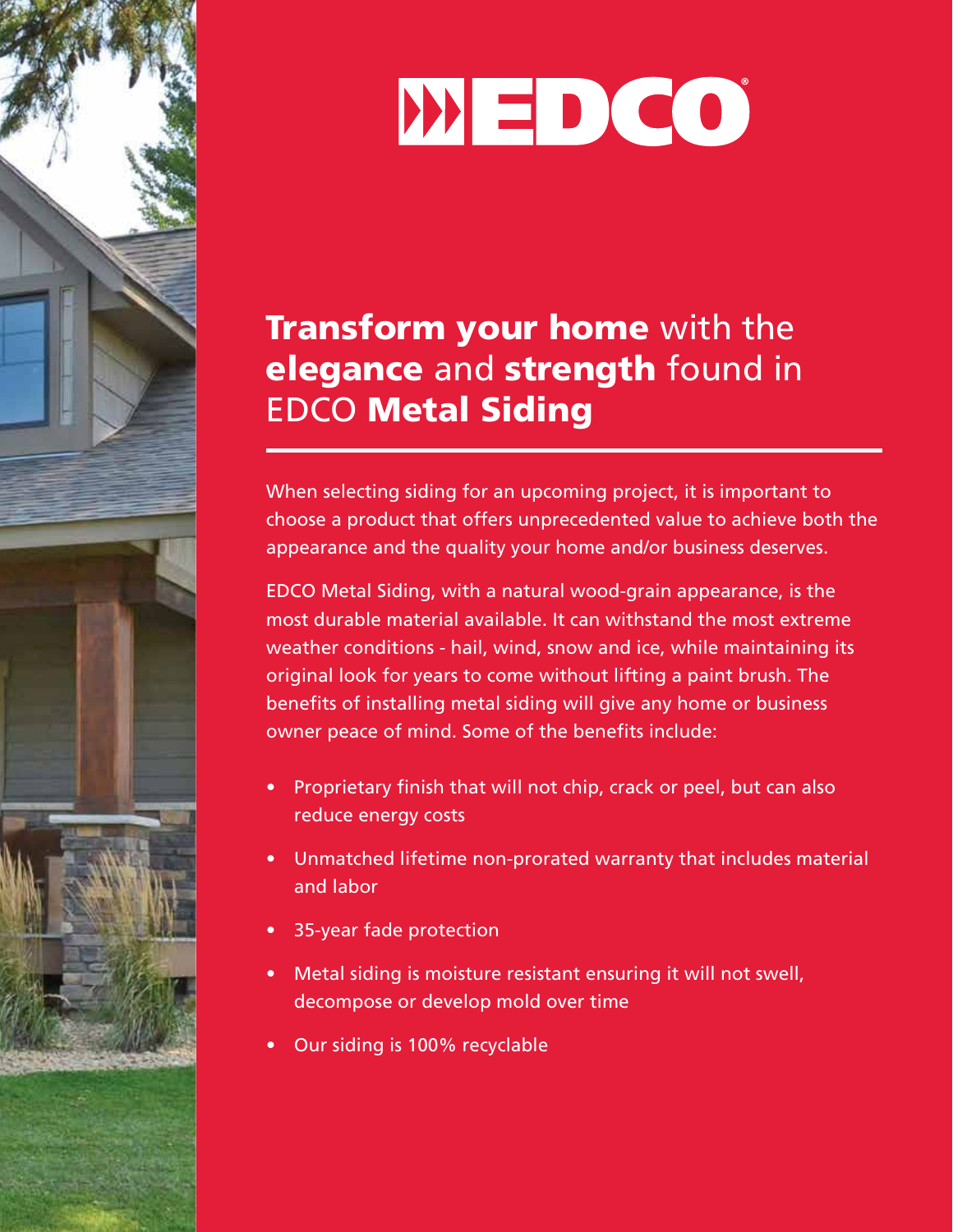### ENTEX® Siding



#### **Profiles Available**











Double 4" Double 5" Dutchlap Single 6" Single 8" Single 8" Vertical 12"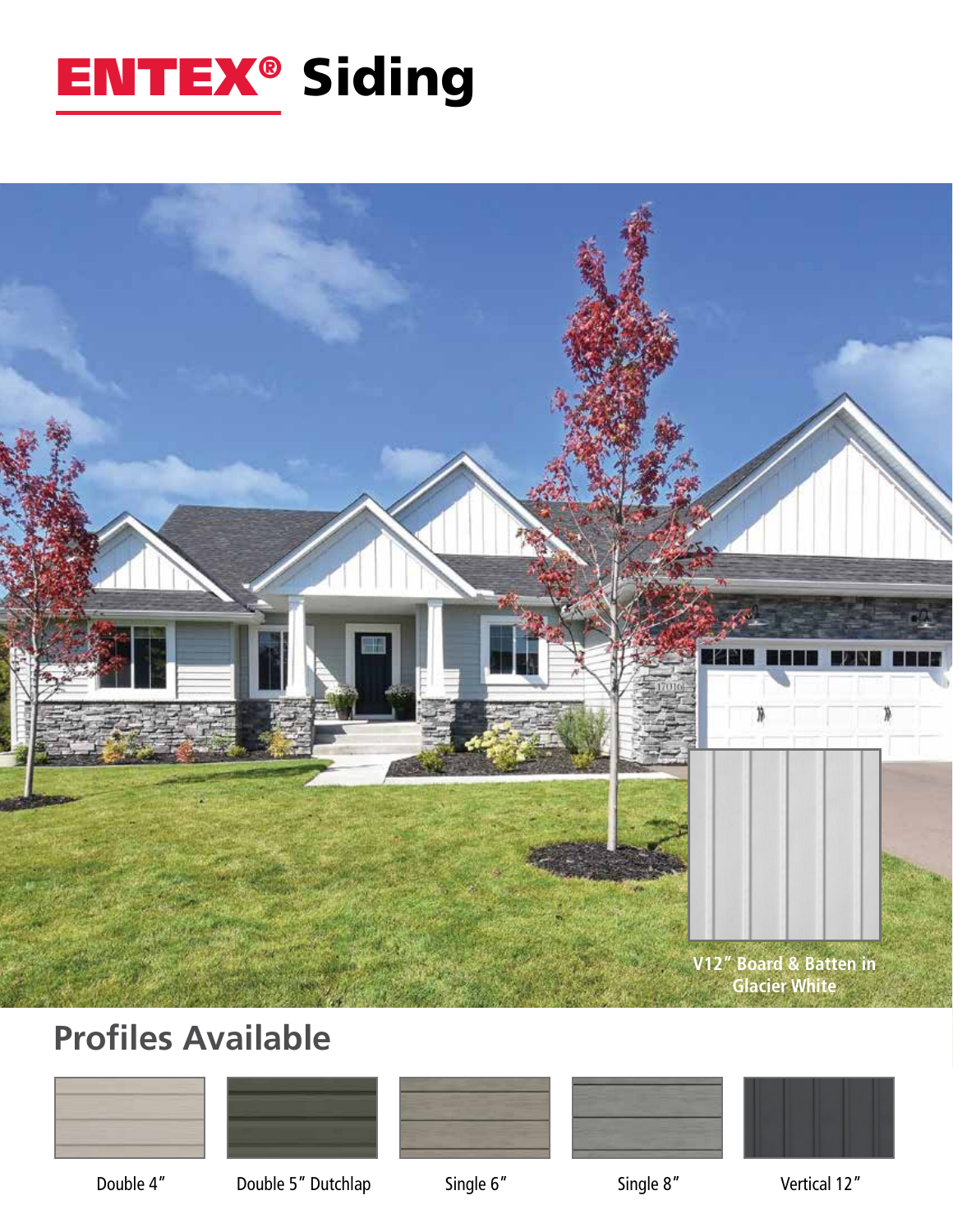#### Protect your home with unmatched strength and timeless style

Whether you choose traditional lap, dutchlap, vertical, shake or a combination of these products, you have endless design opportunities from EDCO that provide distinctive style and lasting quality to your home or business.

Our innovative ENTEX® Cool Chemistry® paint technology, with a natural wood-grain appearance, simply will not chip, crack, peel or fade over time which means less time spent maintaining the appearance of your home or business and eliminates the need to paint in the future.

EDCO's metal siding consistently outperforms many other siding materials available today. We back up this performance with the industry's only true lifetime, non-prorated warranty that includes material and labor. In addition, our ENTEX® siding includes 35-year fade protection.

 $\cdot$ 

erse

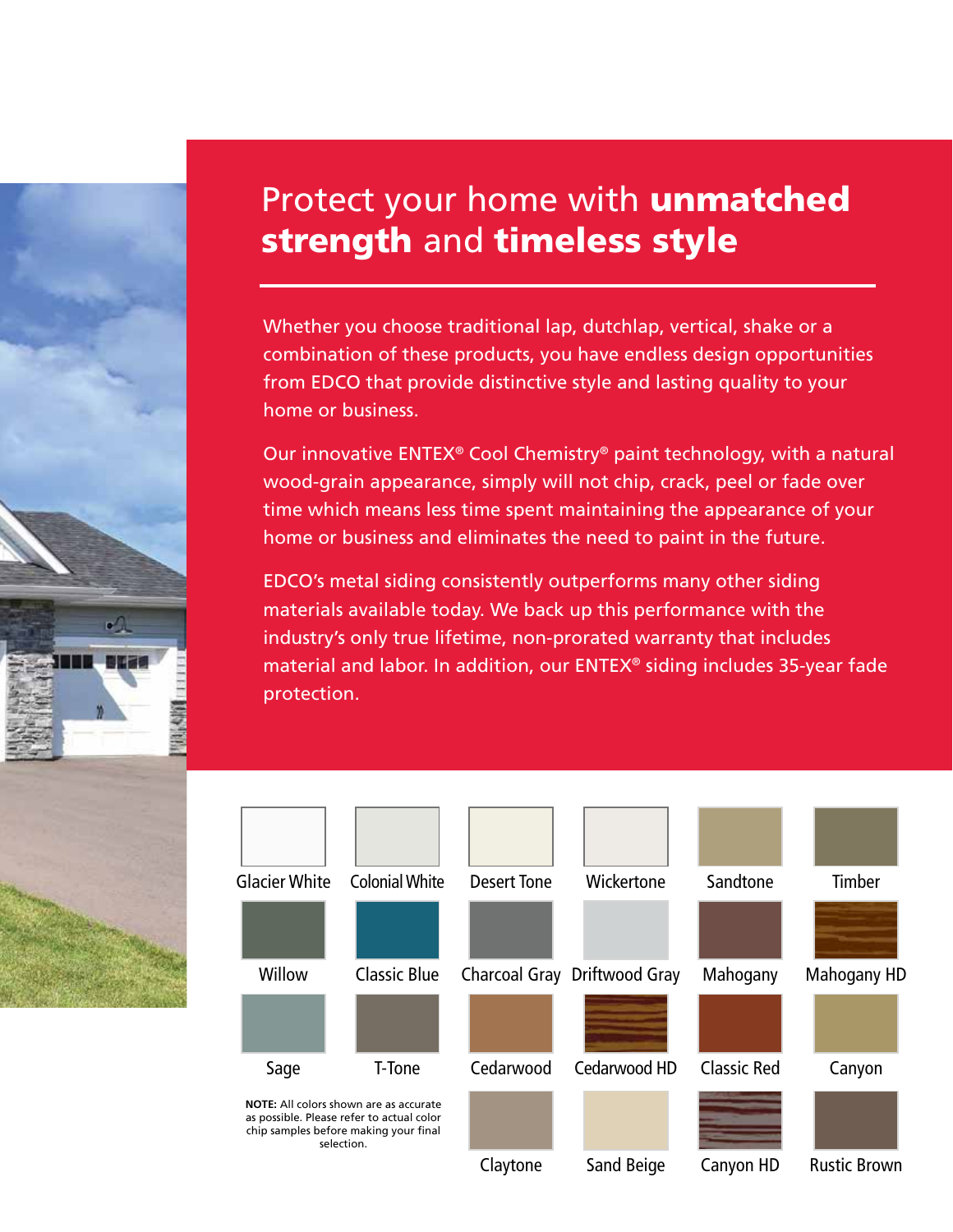



#### **Profiles Available**





Single 6" Vertical 12"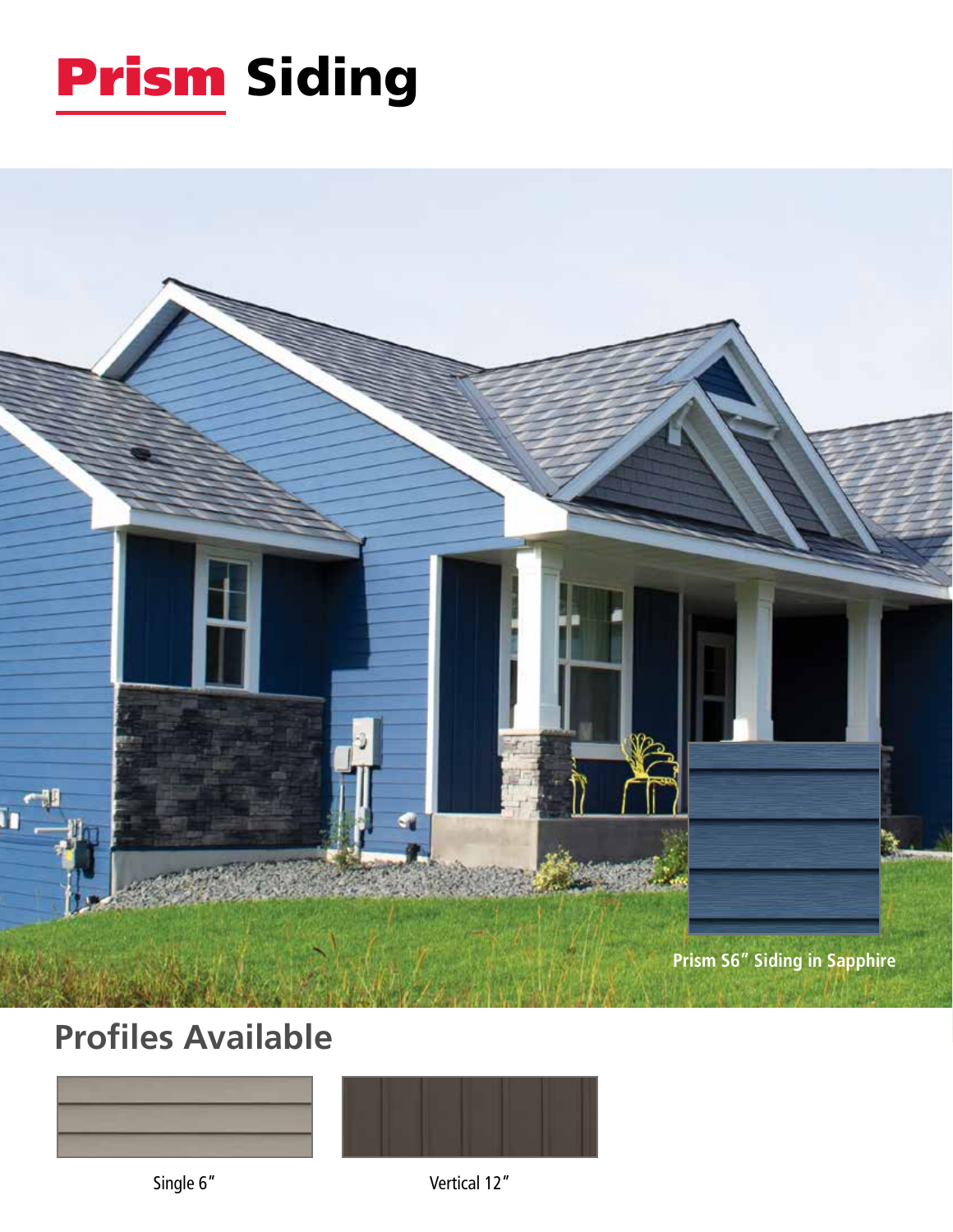Be the envy of your neighborhood with stunning **beauty** that will transform the exterior of any home or business

Based on our proprietary ENTEX® finish, the attractive Prism metal siding from EDCO offers rich, elegant colors with a subtle hint of mist.

Available in a variety of colors, the technological advancement of EDCO's Prism finish offers long-term color retention which means you will never paint again. In addition, it will not chip, crack, peel or fade over time. We back up this performance with the industry's only true lifetime, non-prorated warranty that includes material and labor. In addition, our Prism siding includes 35-year fade protection.

Prism is available in a single 6" traditional lap and vertical 12" board and batten siding profiles. Color-coordinated accessories are also available to complete the look of any home or business.







Bordeaux **Onyx** Onyx Sapphire



**NOTE:** All colors shown are as accurate as possible. Please refer to actual color chip samples before making your final selection.